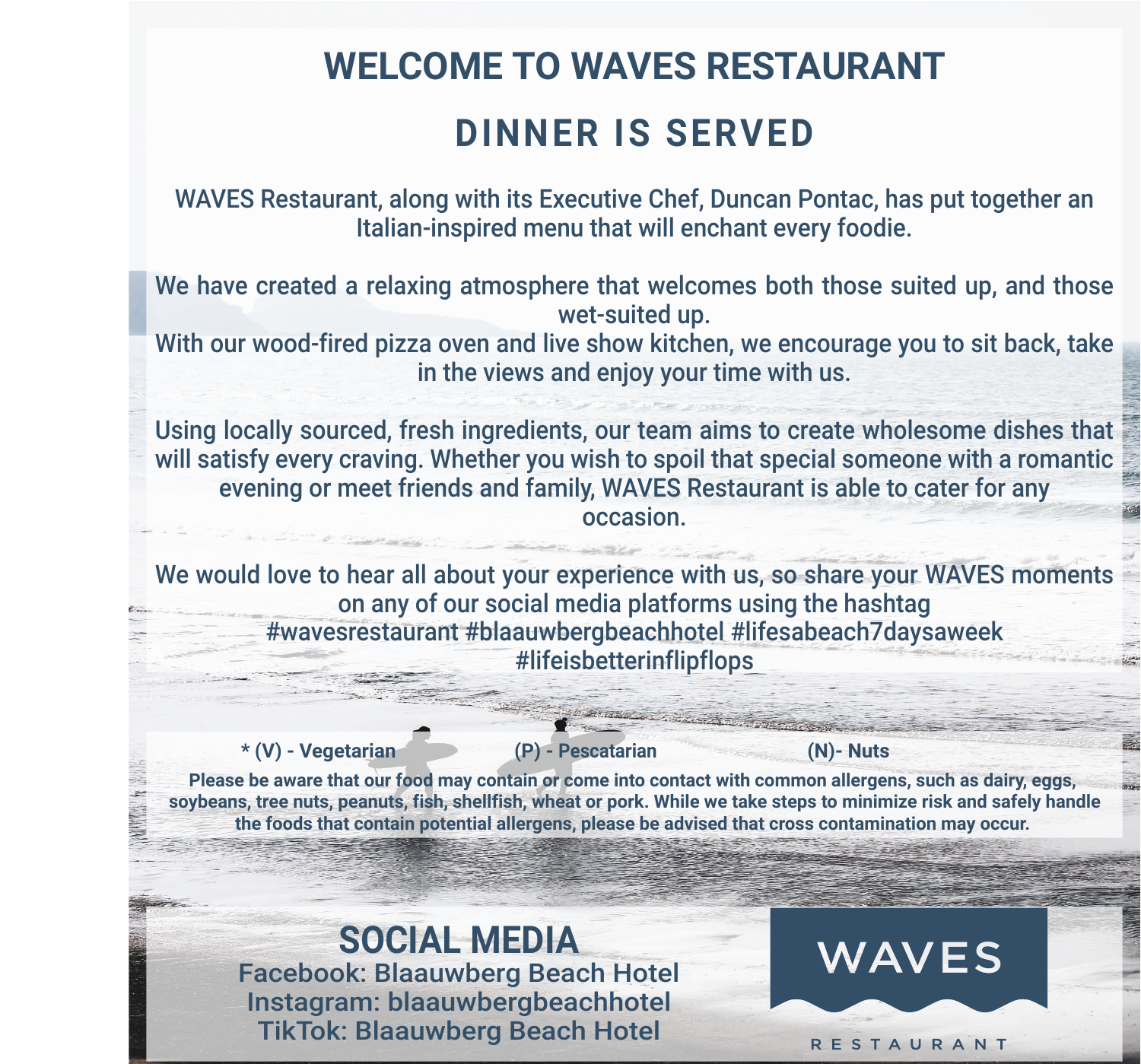#### STARTERS

| <b>Caprese Salad (v, p)</b><br>Basil garlic compressed tomatoes, salted Rosa tomatoes, confit tomato slices,<br>Mozzarella, olive oil pearls, crispy capers, red onion shavings, basil leaves | <b>R</b> 160 |  |
|-----------------------------------------------------------------------------------------------------------------------------------------------------------------------------------------------|--------------|--|
| <b>Chicken Caesar</b><br>Baby gem lettuce, Parmesan chicken croquette, Parmesan crisp, poached egg,<br>anchovy fillets, Caesar dressing                                                       | R 150        |  |
| <b>Beef Carpaccio</b><br>Dukkah spiced beef fillet, Parmesan shavings, garlic aioli, crisp onion rings,<br>watercress leaves                                                                  | R 165        |  |
| Salmon Gravlax (p)<br>Charcoal cured salmon, beetroot mousse, lemon panna cotta                                                                                                               | R 175        |  |
| <b>Tempura Prawns (p)</b><br>Six crispy fried tempura prawns, mango mousse, avocado puree,<br>chili micro herb salad                                                                          | R 165        |  |

#### SOUPS

| <b>Tomato Consommé (v)</b><br>Cold pressed clear tomato soup, olive oil pearls, compressed exotic tomatoes,<br>Mozzarella | R 75         |
|---------------------------------------------------------------------------------------------------------------------------|--------------|
| <b>Roasted Cauliflower (v)</b><br>Creamy roasted cauliflower soup, cauliflower croutons, truffle onion                    | <b>R 60</b>  |
| <b>Chicken Ramen</b><br>Chicken broth, roasted shredded chicken, sesame noodles,<br>julienne vegetables, soft boiled egg  | <b>R</b> 110 |
| <b>Beef &amp; Dumpling</b><br>Shredded beef brisket, beef consommé, parsley dumplings                                     | R 95         |

**WAVES** 

**RESTAURANT** 

**Mon - Sun 17h30- 22h30**

DE<br>NER<br>D

Z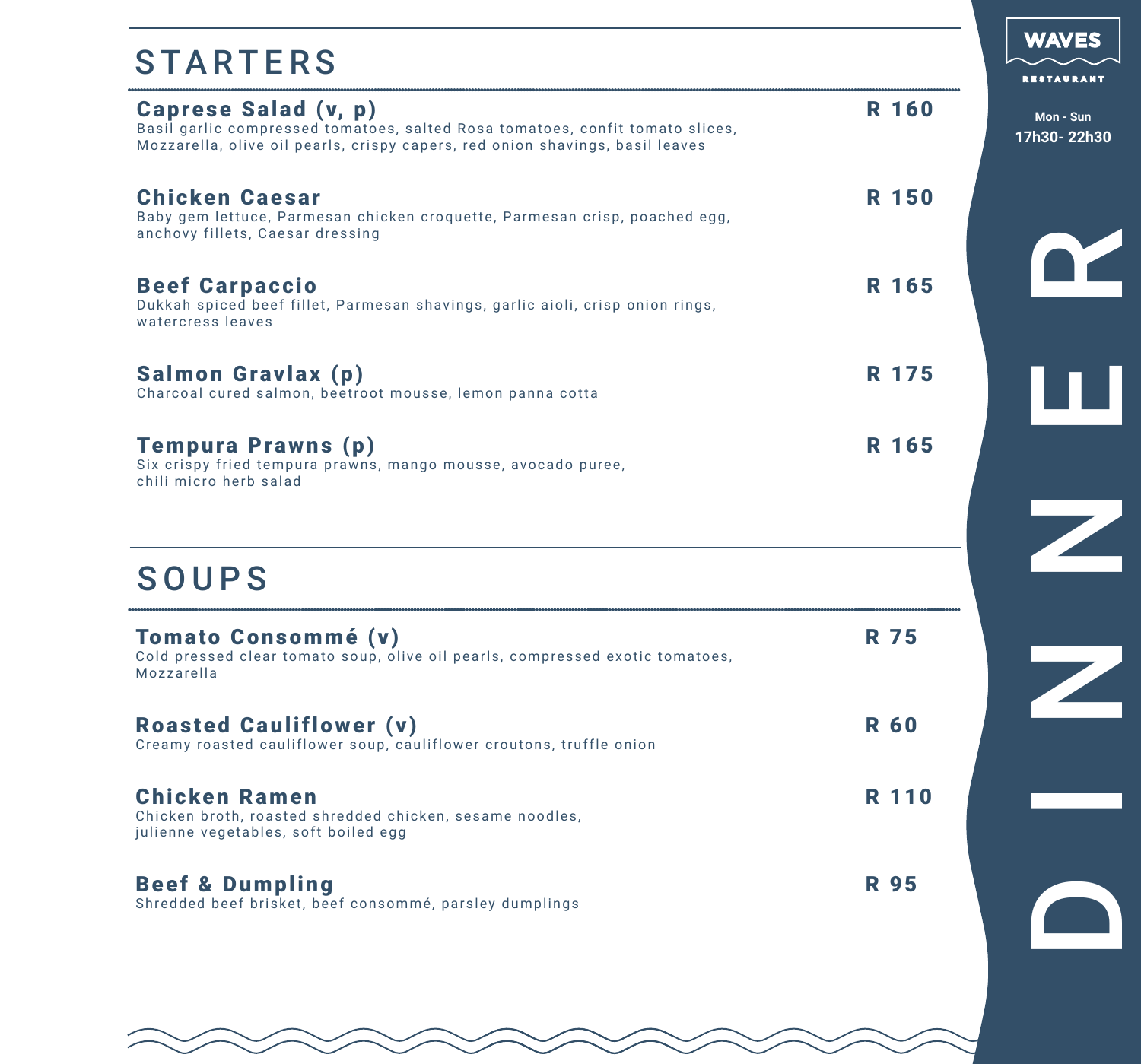

#### WOOD-FIRED PIZZAS

| Mon - Sun<br>17h30-22h30 | Margherita (v)<br>Wood-fired Rosa tomatoes, Mozzarella, Napolitana                                                         | R 105        |
|--------------------------|----------------------------------------------------------------------------------------------------------------------------|--------------|
|                          | Carciofi (v)<br>Roasted artichokes, sundried tomatoes, basil pesto baby marrow ribbons,<br>Mozzarella, Napolitana          | <b>R</b> 130 |
|                          | <b>Spinaci &amp; Cavolfiore (v)</b><br>Wilted spinach, cauliflower shavings, basil pesto, Mozzarella,<br>Napolitana        | <b>R</b> 150 |
|                          | Acciuga (p)<br>Anchovies, crispy capers, smoked olives, Mozzarella, Napolitana                                             | R 195        |
|                          | <b>Pollo</b><br>Tandoori shredded chicken, coriander yoghurt dressing, Mozzarella,<br>Napolitana                           | R 195        |
|                          | <b>Hawaiian</b><br>Gypsy ham, caramelised pineapple, Mozzarella, Napolitana                                                | <b>R</b> 190 |
|                          | <b>Calamari Allo Zenzero</b><br>Pan fried ginger Patagonia calamari, Mozzarella, Napolitana                                | <b>R</b> 190 |
|                          | <b>Roast Beef Al Sangue</b><br>Rare roast beef, onion marmalade, wild rocket, Parmesan shavings,<br>Mozzarella, Napolitana | R 195        |
|                          | <b>Pepperoni</b><br>Pepperoni slices, Mozzarella, Napolitana                                                               | <b>R</b> 180 |
|                          | <b>OVEN BAKED GLUTEN FREE BASES AVAILABLE</b>                                                                              | R 25         |

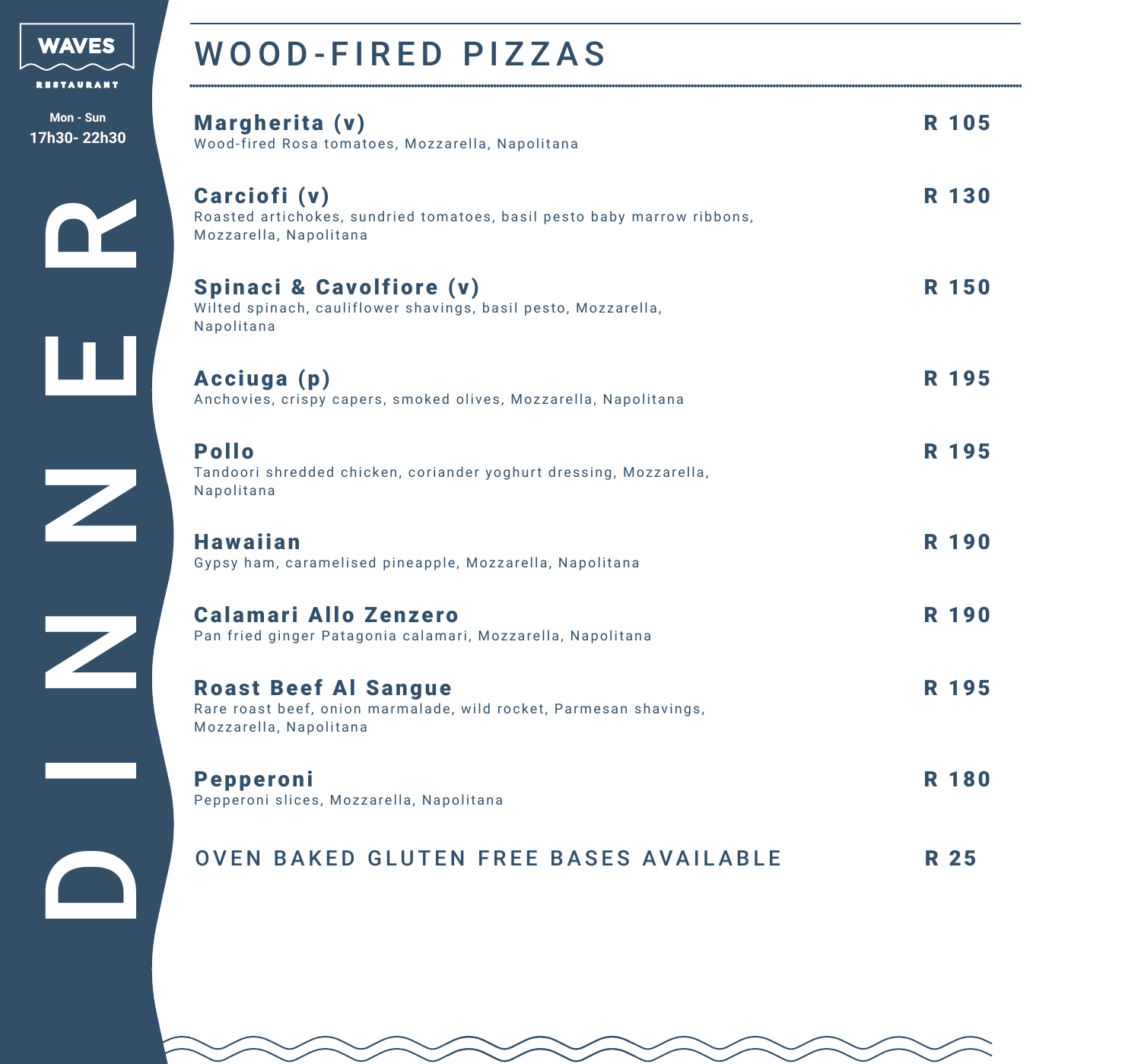#### PASTAS

#### CHOOSE ANY OF THE FOLLOWING PASTA OPTIONS: RIGATONI, PENNE, SPAGHETTI, LINGUINI, TAGLIATELLE **Mon - Sun**

| Arrabiata (V)<br>Spicy tomato concasse, kalamata olives, wood-fired Rosa tomatoes, basil leaves      |             | R 115        |
|------------------------------------------------------------------------------------------------------|-------------|--------------|
| <b>Napolitano (V)</b><br>Wood-fired Rosa tomatoes, Italian herbs                                     | <b>R</b> 95 |              |
| <b>Aubergine (V)</b><br>Slow roasted aubergine, wood-fired Rosa tomatoes, salted ricotta             |             | <b>R</b> 105 |
| <b>Spicy Squid</b><br>Pan fried squid, chorizo, chili & garlic paste, wood-fired Rosa tomatoes       |             | <b>R 230</b> |
| <b>Smoked Salmon</b><br>Smoked salmon shavings, sundried tomato pesto, tomato concasse, fennel cream |             | R 185        |
| <b>Pulled Beef Brisket</b><br>Slow roasted thyme brisket, onion marmalade, wild mushrooms, thyme jus |             | <b>R</b> 180 |
| <b>Italian Parsley Meatballs</b><br>Wood-fired roasted beef meatballs, tomato concasse               |             | <b>R</b> 195 |
| <b>Basil Pesto Chicken</b><br>Pan fried chicken breast, basil pesto cream, crispy basil leaves       |             | R 165        |
| <b>Chicken Alfredo</b><br>Pan seared chicken breast, Pecorino, cream                                 |             | <b>R</b> 170 |
| PAN FRIED GNOCCHI AVAILABLE                                                                          | <b>R</b> 25 |              |

#### **WAVES**

**RESTAURANT** 

**17h30- 22h30**

DE<br>NER<br>D

 $\overline{\mathbb{Z}}$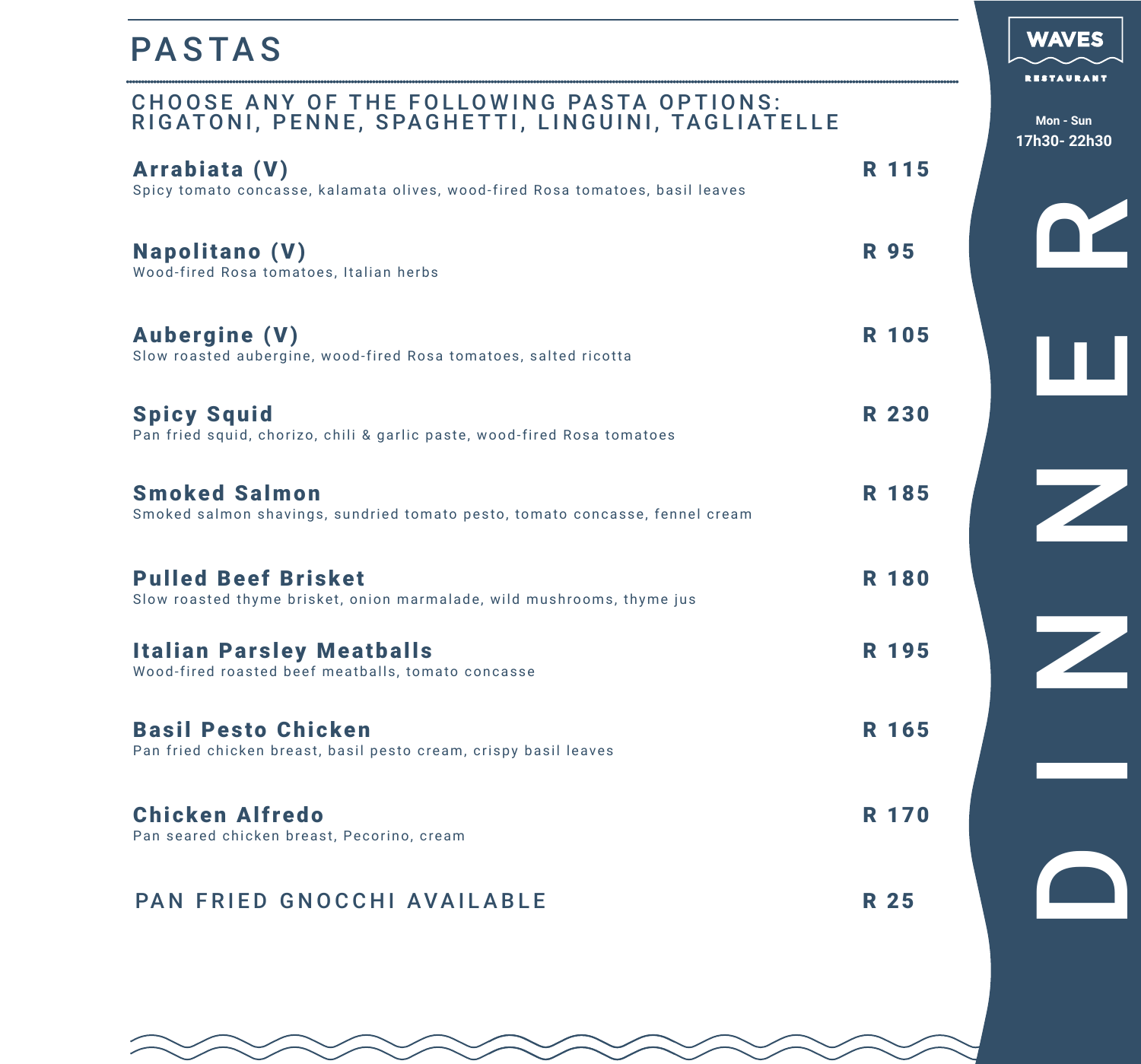

|  | RESTAURANT |  |
|--|------------|--|
|  |            |  |

**Mon - Sun 17h30- 22h30**

#### MAINS

| <b>ESTAURANT</b>                                                                                                                                                                                                                     |                                                                                                                                         |              |
|--------------------------------------------------------------------------------------------------------------------------------------------------------------------------------------------------------------------------------------|-----------------------------------------------------------------------------------------------------------------------------------------|--------------|
| Mon - Sun<br>h30-22h30                                                                                                                                                                                                               | <b>Lamb Crépinette</b><br>Lamb loin wrapped in nett vet, cinnamon carrot puree,<br>cauliflower croutons, fondant potatoes, rosemary jus | <b>R 260</b> |
|                                                                                                                                                                                                                                      | <b>Smoked Beef Fillet</b><br>200g grilled smoked beef fillet, pea mousse, exotic mushrooms, baby corn,<br>turned potatoes, thyme jus    | R 295        |
|                                                                                                                                                                                                                                      | <b>Rib Eye Steak</b><br>200g grilled rib eye steak, potato gratin, parsnip puree, kale crisps,<br>Italian parsley jus                   | R 275        |
|                                                                                                                                                                                                                                      | <b>Chicken Curry</b><br>Butter curry sauce, tandoori chicken, steamed coriander basmati rice,<br>crispy delights                        | R 195        |
|                                                                                                                                                                                                                                      | <b>Chicken Roulade</b><br>Caprese rolled chicken breast, sundried tomato risotto, basil hollandaise                                     | <b>R</b> 180 |
|                                                                                                                                                                                                                                      | <b>Pork Belly Ribs</b><br>500g sticky pork belly ribs, rustic fries, crispy onion rings                                                 | <b>R 240</b> |
| <u>Serviçor de la contrada de la contrada de la contrada de la contrada de la contrada de la contrada de la contrada de la contrada de la contrada de la contrada de la contrada de la contrada de la contrada de la contrada de</u> | <b>Pork Fillet</b><br>Buttered pork fillet, confit sweet potato, black garlic paste, steamed green beans,<br>onion jus                  | <b>R 205</b> |
|                                                                                                                                                                                                                                      |                                                                                                                                         |              |
| <b>TELESCOPE</b>                                                                                                                                                                                                                     |                                                                                                                                         |              |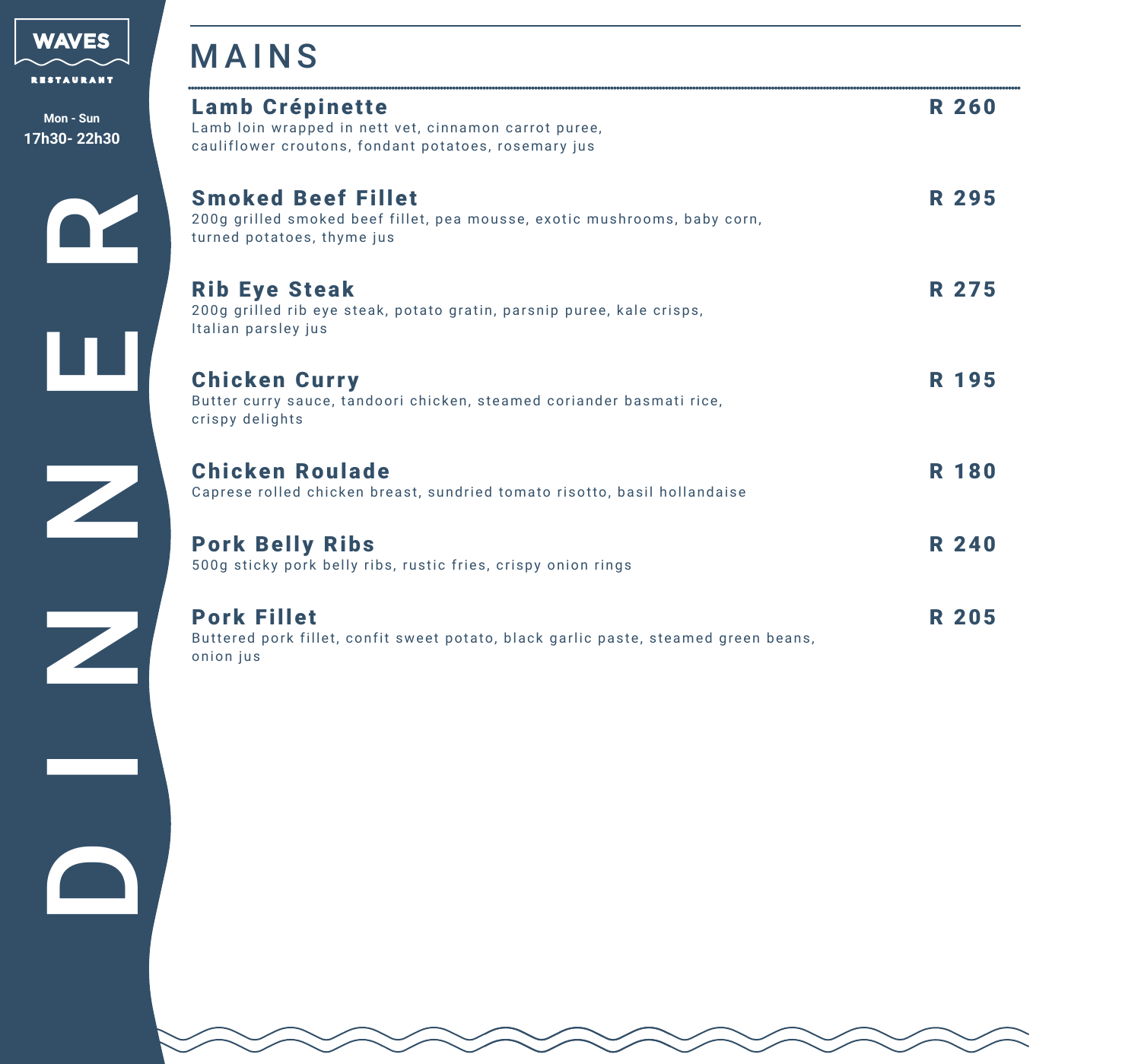| <b>Hake &amp; Pommes</b><br>Pan seared hake, Parmesan pommes straws, mushy peas, lemon Beurre blanc                                                          | R <sub>175</sub> |
|--------------------------------------------------------------------------------------------------------------------------------------------------------------|------------------|
| <b>Wood-fired Mussels (p)</b><br>Wood-fired mussels, garlic white wine sauce, crispy nori, smoked onions,<br>fennel bread                                    | R185             |
| <b>Buttered Crayfish (p)</b><br>Buttered poached crayfish, bisque panna cotta, sticky coconut rice,<br>lemon curd, fennel foam                               | <b>R365</b>      |
| <b>Butternut Wellington (v)</b><br>Butternut steak, butternut puree, truffle oil mushroom duxelle,<br>baby spinach, brown lentil concasse, flaky puff pastry | <b>R160</b>      |
| <b>Cauliflower Steak (v)</b><br>Grilled cauliflower, pickled cauliflower, cauliflower croutons,<br>pea mousse, smoked potato fondant                         | <b>R150</b>      |
| Chickpea Tofu Curry (v)<br>Pan fried smoked paprika chickpeas, firm tofu, spicy curry sauce,<br>steamed basmati rice, crispy delights                        | <b>R125</b>      |
| <b>Aubergine Steak (v)</b><br>Grilled aubergine steak, tomato chutney, confit garlic paste,<br>steamed green beans, saffron risotto                          | R <sub>155</sub> |

DE<br>NER<br>D Z  $\overline{z}$ 

**Mon - Sun 17h30- 22h30**

**WAVES**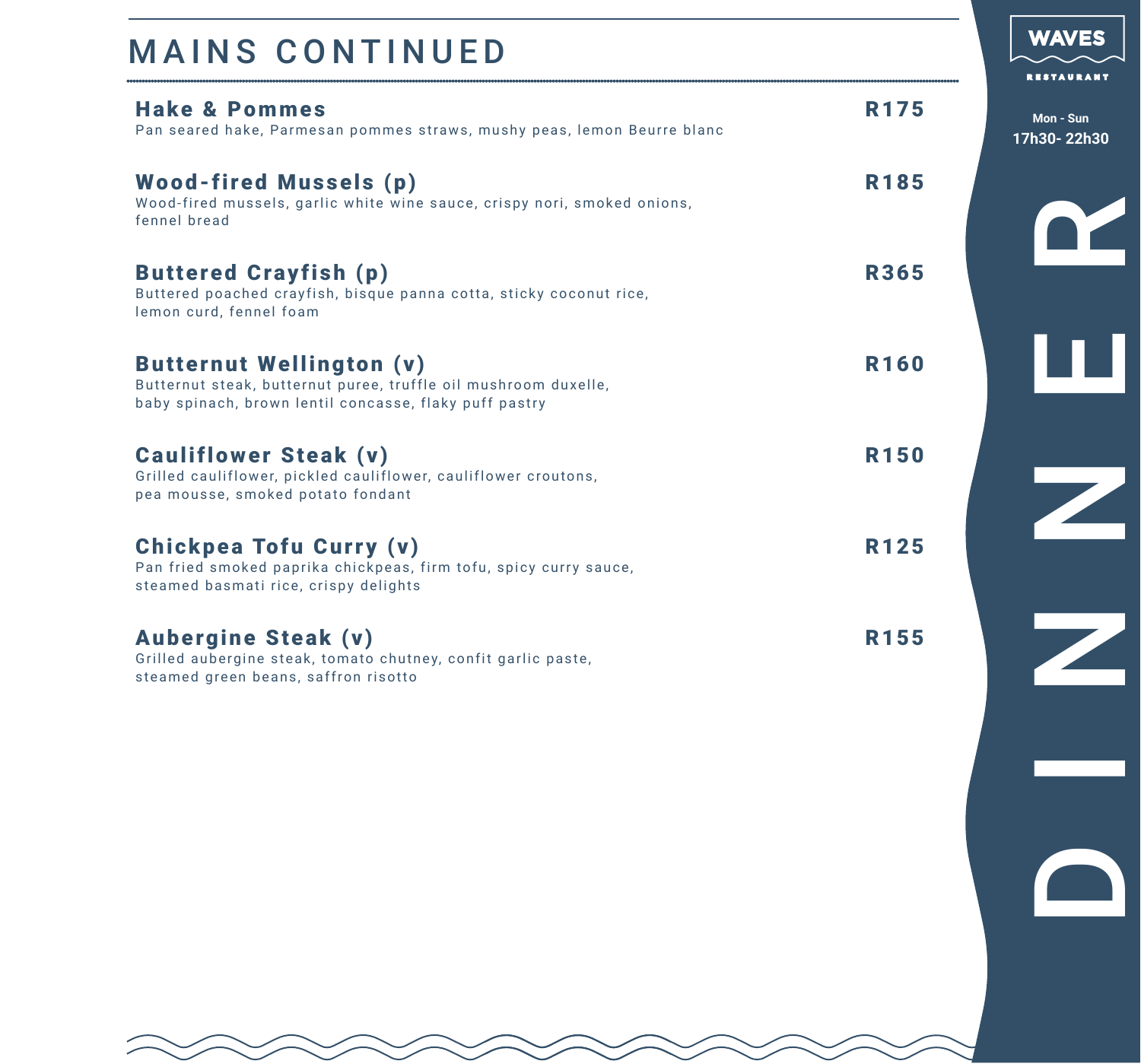

**Mon - Sun 17h30-22h** 

#### DESSERTS

| Mon - Sun<br>7h30-22h30 | <b>Churros</b><br>Crispy churros, caramel mousse, cocoa crumb, orange ice cream                                                              | <b>R80</b>  |
|-------------------------|----------------------------------------------------------------------------------------------------------------------------------------------|-------------|
|                         | <b>Ice Cream Lollipop</b><br>Oreo ice cream pop, caramel donut                                                                               | <b>R</b> 95 |
|                         | <b>Chocolate &amp; Orange</b><br>Chocolate sphere, orange mousse, chocolate & orange praline                                                 | <b>R</b> 85 |
|                         | <b>WAVES Deconstructed Tiramisu</b><br>Coffee sponge, Frangelico jelly, mascarpone mousse, coffee brittle,<br>Kahlua ice cream               | R 140       |
|                         | <b>Chocolate Tart (V)</b><br>Eggless chocolate tart, cashew brittle, raspberry ice cream                                                     | <b>R</b> 85 |
|                         | Crème Brûlée (n)<br>Soft set Anglaise, almond crunch, almond milk ice cream                                                                  | <b>R</b> 85 |
|                         | <b>Lemon Posset</b><br>Soft set lemon mousse, lemon crumble, raspberry candy floss, raspberry sorbet                                         | <b>R</b> 95 |
|                         | <b>Berry Cheesecake</b><br>Berry cheesecake, thyme crumble, Oreo ice cream                                                                   | <b>R</b> 90 |
|                         | <b>Cheese Plate</b><br>Pepper tuile biscuit, fig syrup, grape jam, Camembert croquette,<br>Chevin cheese ice cream                           | R 120       |
|                         | <b>Cheese Board</b><br>Selection of local cheeses, fig preserve, berry compote, salted exotic nuts,<br>crackers, wood-fired garlic flatbread | R 245       |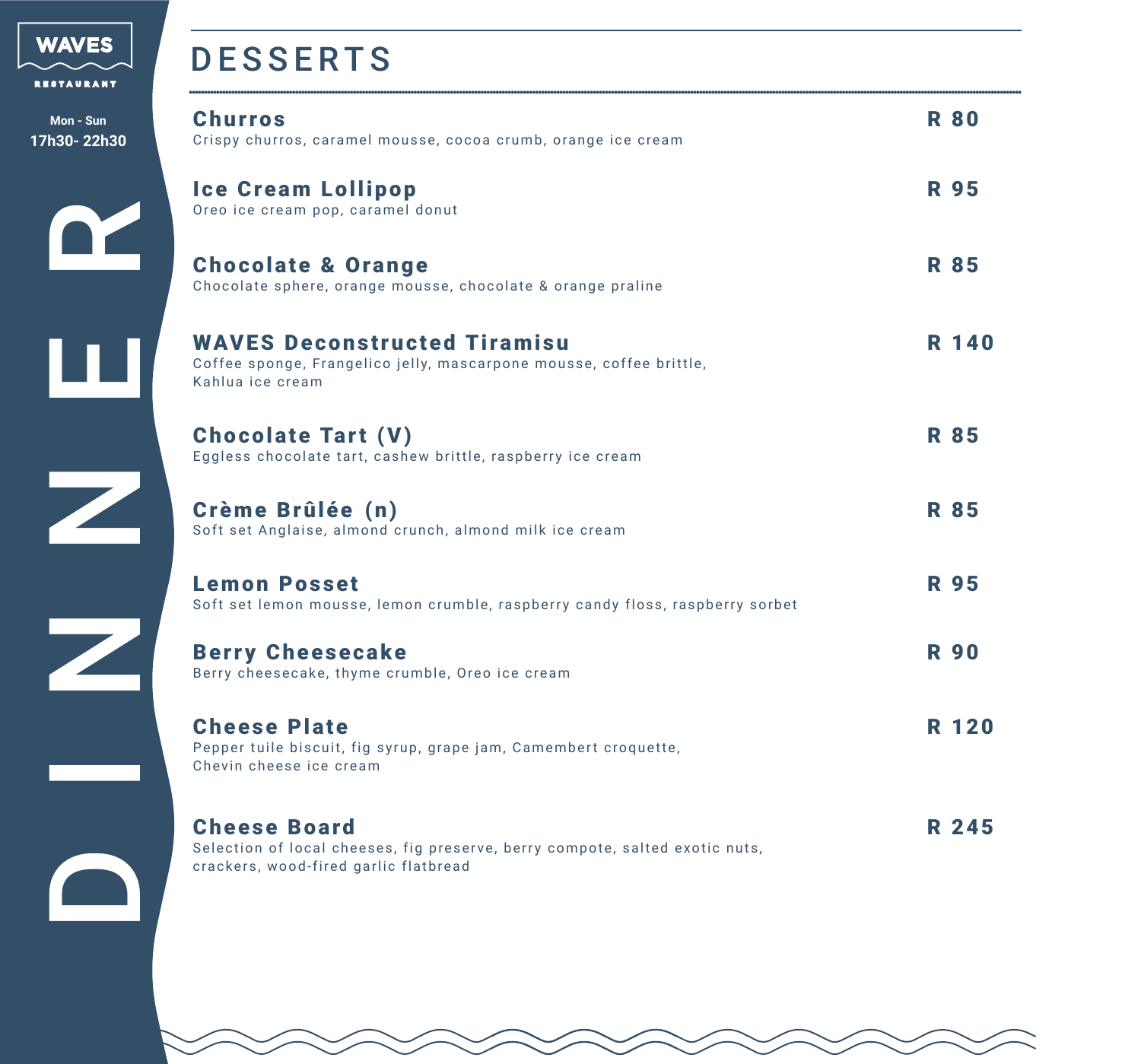#### COFFEE

| <b>Cappuccino</b>        | <b>R 28</b> |
|--------------------------|-------------|
| <b>Americano / Decaf</b> | <b>R</b> 26 |
| <b>Café Latte</b>        | <b>R 30</b> |
| <b>Espresso Single</b>   | <b>R</b> 22 |
| <b>Espresso Double</b>   | <b>R</b> 26 |
| <b>Macchiato</b>         | <b>R 28</b> |
| <b>Hot Chocolate</b>     | <b>R 30</b> |
| <b>Baby Chino</b>        | R 12        |
|                          |             |

TEA

Selection of Teas R 25 English Breakfast Rooibos Tea Camomile Peppermint Earl Grey Lemon Classic green Forestberry Cocktail Red Latte R 30

**WAVES**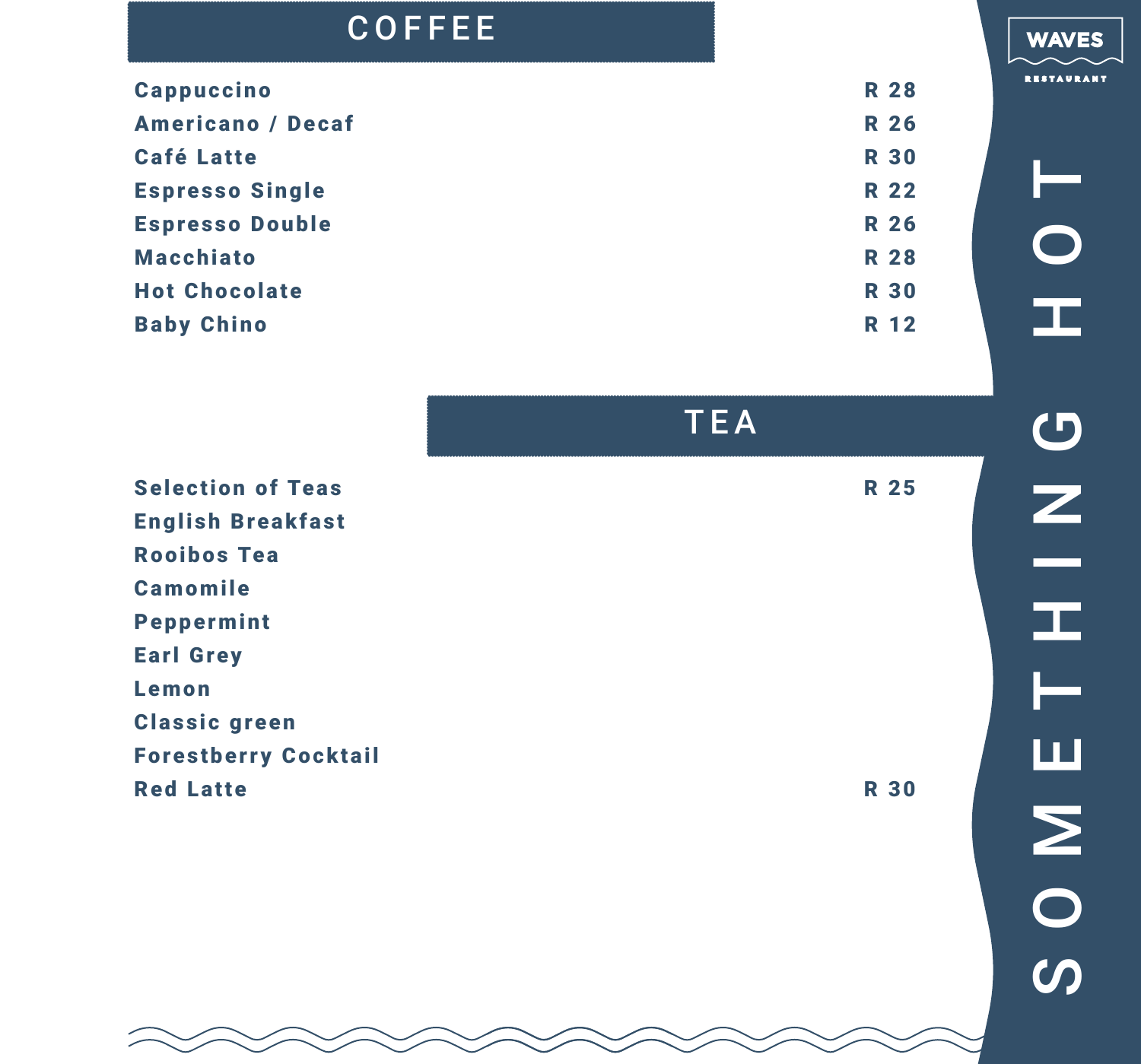

| <b>Watermelon &amp; Apple</b><br>DaVinci watermelon syrup, soda water, DaVinci green apple syrup, lime juice                                                                                | R 65        |
|---------------------------------------------------------------------------------------------------------------------------------------------------------------------------------------------|-------------|
| <b>Virgin Daquiri flavours</b><br>(Strawberry or Mango)<br>Non alcoholic variation of the classic                                                                                           | R 65        |
| <b>Table Mountain Mojito</b><br>Non-alcoholic variation of the classic, made with muddled fresh lime,<br>torn mint leaves & DaVinci natural extracts. Churned with crushed ice & soda water | <b>R 70</b> |
| <b>Berry Cooler</b><br>DaVinci pomegranate shaken with fresh lime juice,<br>cranberry juice, frozen berries & charged with soda                                                             | R 75        |
| Rock Shandy Lemonade, soda water, bitters                                                                                                                                                   | <b>R</b> 50 |
| Steel Works Ginger beer, cola tonic, lime cordial, bitters                                                                                                                                  | <b>R50</b>  |
| Malawi Shandy Ginger ale, soda water, bitters                                                                                                                                               | R 50        |
|                                                                                                                                                                                             |             |

|  | <b>COCKTAILS</b> |  |
|--|------------------|--|

| <b>Cosmopolitan</b><br>Garnished with a citrus twist                                                                      | Premium vodka shaken with fresh lime, DaVinci triple sec and cranberry juice          | <b>R 60</b> |
|---------------------------------------------------------------------------------------------------------------------------|---------------------------------------------------------------------------------------|-------------|
| <b>Margarita</b><br>Premium tequila with freshly squeezed lime juice & DaVinci triple sec<br>Served straight up or frozen |                                                                                       | <b>R 70</b> |
| Piña Colada<br>pieces & natural coconut extracts                                                                          | Most famous tropical cocktail, Cuban light rum blended with fresh pineapple           | <b>R 80</b> |
| <b>Daquiri Flavours</b><br>(Strawberry or Mango)<br>with a choice of two fruit flavours                                   | Alcoholic variation of the classic. Cuban light rum based cocktails blended smooth    | <b>R</b> 85 |
| <b>Mojito</b><br>Churned with crushed ice and charged with soda water                                                     | Cuban light rum muddled with fresh lime, torn mint leaves and DaVinci wild mint syrup | <b>R</b> 95 |
| <b>Long Island Ice Tea</b>                                                                                                | Variation of the classic, made with five white spirits & charged with a choice of     |             |
| Coke                                                                                                                      | <b>R 80</b>                                                                           |             |
| <b>Cranberry</b>                                                                                                          | <b>R</b> 85                                                                           |             |
| Redbull                                                                                                                   | R 110                                                                                 |             |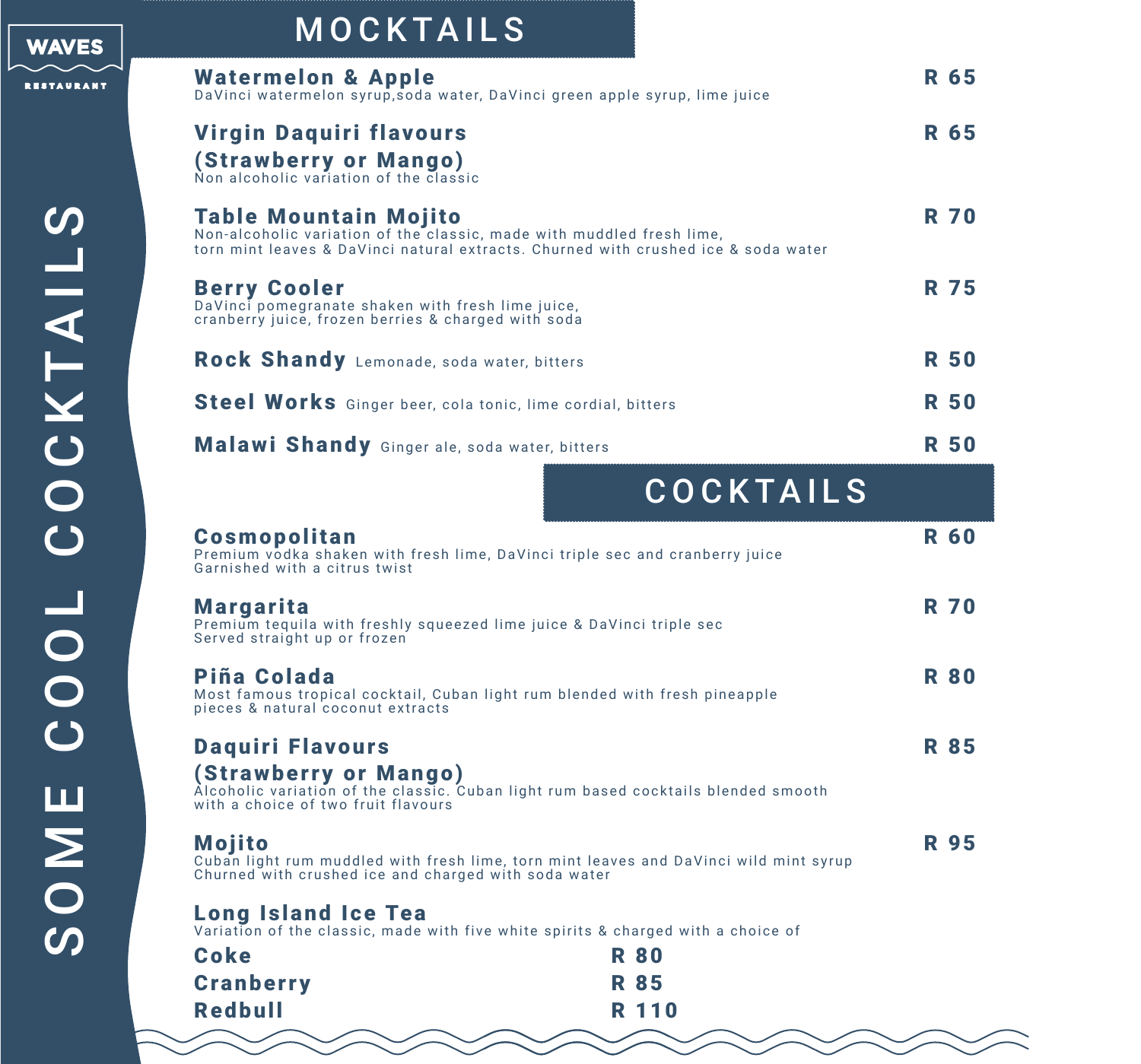### SOFT DRINKS

| <b>Mineral Water Still / Sparkling 500ml</b>                                                                                                  | <b>R 25</b> |
|-----------------------------------------------------------------------------------------------------------------------------------------------|-------------|
| <b>Mineral Water Still / Sparkling 1lt</b>                                                                                                    | <b>R</b> 35 |
| Coke / Coke Zero 200ml                                                                                                                        | R 25        |
| Coke / Coke lite / Coke Zero 300ml                                                                                                            | <b>R 29</b> |
| <b>Fanta Orange 300ml</b>                                                                                                                     | <b>R</b> 29 |
| <b>Ginger Beer 300ml</b>                                                                                                                      | <b>R 29</b> |
| <b>Cream Soda</b>                                                                                                                             | R 25        |
| <b>Sprite 300ml</b>                                                                                                                           | <b>R</b> 29 |
| <b>Appletiser / Grapetiser Red</b>                                                                                                            | <b>R</b> 36 |
| Ice Tea Lemon / Peach 300ml                                                                                                                   | <b>R</b> 29 |
| <b>Tomato Juice 200ml</b>                                                                                                                     | <b>R</b> 35 |
| <b>Red Bull / Red Bull sugar free</b>                                                                                                         | <b>R 50</b> |
| <b>Fitch &amp; Leedes 200ml</b><br>Pink Tonic / Blue Tonic / Grapefruit Tonic / Dry Lemon / Tonic Water / Ginger Ale<br>Lemonade / Soda Water | R 25        |

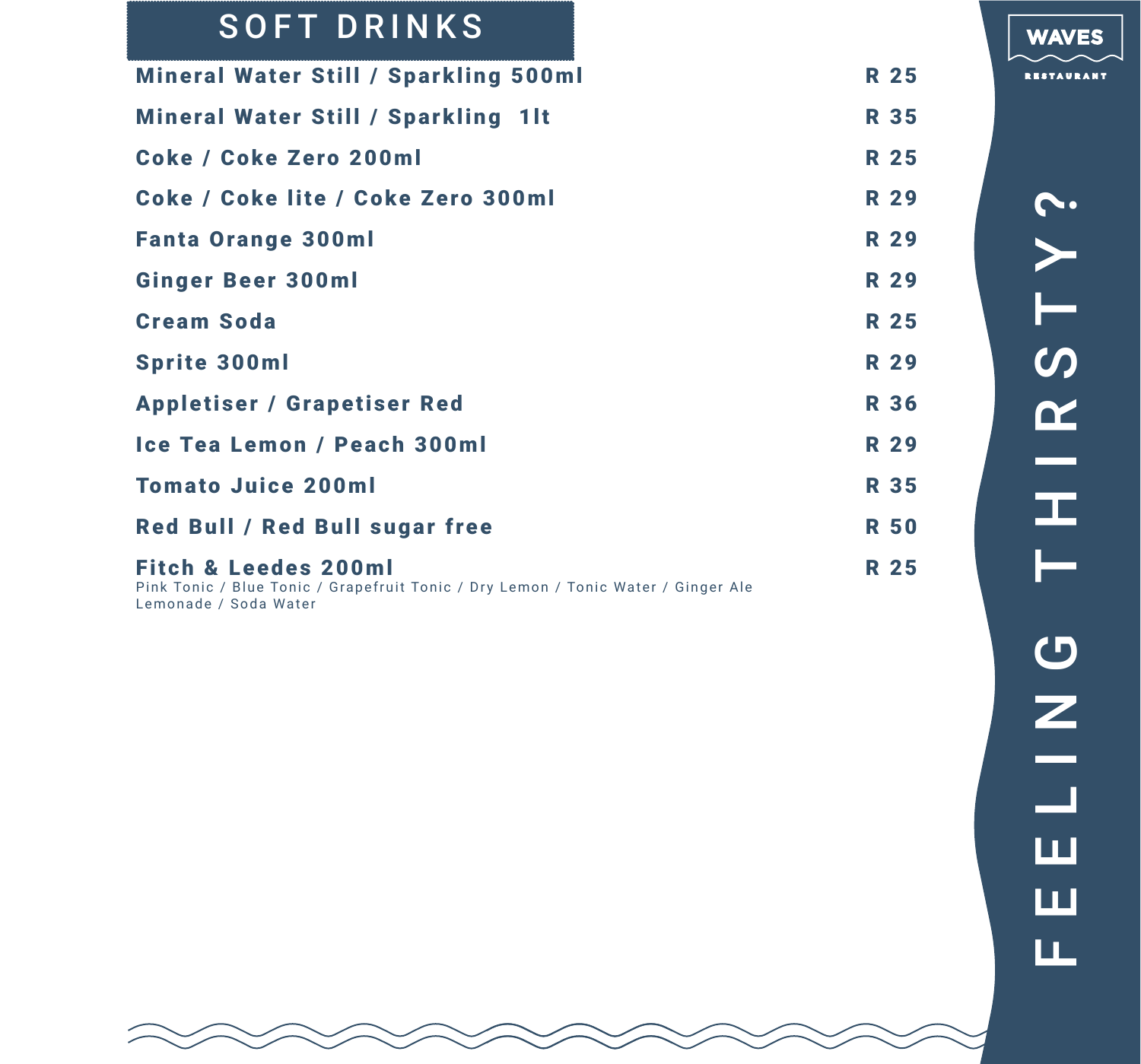|                           | <b>BEERS &amp; CIDERS</b>                   |
|---------------------------|---------------------------------------------|
| <b>Beach Lager on tap</b> | 330ml / 500ml<br><b>R 30</b><br><b>R 50</b> |
| <b>Amstel</b>             | <b>R</b> 34                                 |
| <b>Black Label</b>        | <b>R</b> 35                                 |
| <b>Castle Light</b>       | <b>R 37</b>                                 |
| <b>Castle</b>             | <b>R</b> 35                                 |
| <b>Heineken Zero</b>      | <b>R 38</b>                                 |
| <b>Heineken</b>           | <b>R</b> 40                                 |
| <b>Windhoek Draught</b>   | <b>R</b> 45                                 |
| Windhoek                  | <b>R</b> 37                                 |
| <b>Windhoek Light</b>     | <b>R 37</b>                                 |
| <b>Hunters Dry</b>        | <b>R</b> 40                                 |
| <b>Savanah Dry</b>        | <b>R</b> 44                                 |
| <b>Savanah Light</b>      | <b>R</b> 44                                 |

WAVES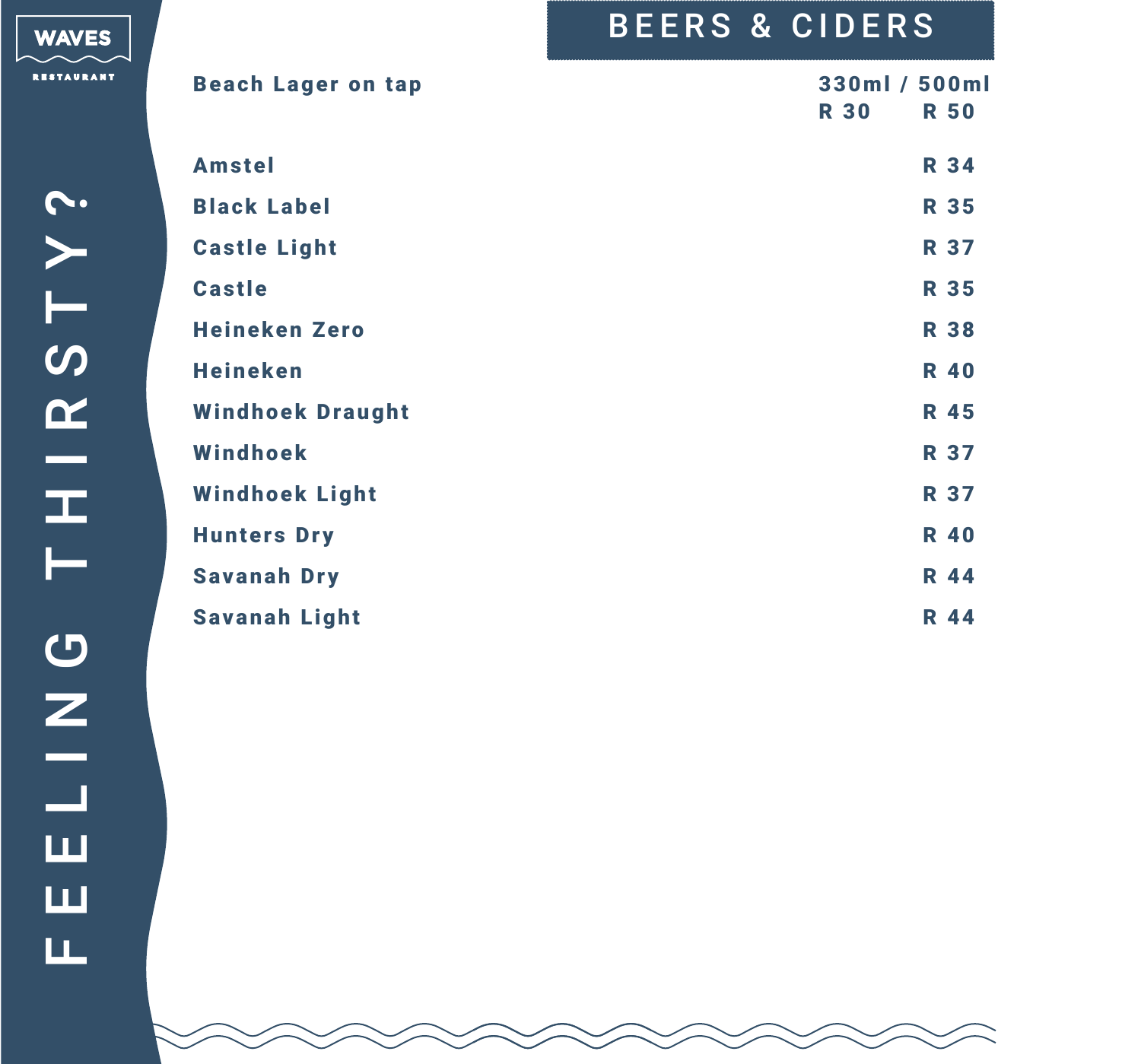| GIN                           |              |             | <b>WAVES</b>            |
|-------------------------------|--------------|-------------|-------------------------|
| <b>Bombay Sapphire</b>        |              | <b>R</b> 32 | <b>RESTAURANT</b>       |
| <b>Star of Bombay</b>         |              | <b>R</b> 55 |                         |
| <b>Bombay Brumble</b>         |              | <b>R 30</b> |                         |
| <b>Gordons</b>                |              | <b>R</b> 25 |                         |
| <b>Strettons Original</b>     |              | <b>R 20</b> |                         |
| <b>Strettons Double Cut</b>   |              | <b>R</b> 24 | $\overline{\mathbf{O}}$ |
| <b>Strettons Triple Berry</b> |              | <b>R 20</b> |                         |
|                               | <b>VODKA</b> |             | 工                       |
| <b>Cruz Watermelon</b>        |              | <b>R 30</b> | $\boldsymbol{\omega}$   |
| <b>Skyy</b>                   |              | <b>R 30</b> |                         |
| <b>Absolute</b>               |              | <b>R 30</b> |                         |
| <b>Belvedere</b>              |              | <b>R</b> 52 | $\boldsymbol{\alpha}$   |
| <b>Smirnoff Red</b>           |              | <b>R</b> 25 |                         |
| <b>Grey Goose</b>             |              | <b>R 52</b> | Ξ                       |

|                        | <b>RUM</b>  | <b>TEQUILA</b>               |             |
|------------------------|-------------|------------------------------|-------------|
| <b>Bacardi</b>         | R 25        | Leonista Blanco              | R 45        |
| <b>Bacardi Spiced</b>  | <b>R 20</b> | Leonista Reposado            | <b>R50</b>  |
| <b>Bacardi Anejo 4</b> | <b>R 28</b> | Leonista Reposado Black      | <b>R 50</b> |
| <b>Captain Morgan</b>  | <b>R</b> 25 | Leonista Honey Reposado      | <b>R 50</b> |
| <b>Spiced Gold</b>     | <b>R</b> 25 | <b>Jose Quervo Silver</b>    | R 32        |
|                        |             | <b>Jose Quervo Gold</b>      | R 32        |
|                        |             | <b>Patron Tequila Silver</b> | <b>R 50</b> |
|                        |             | <b>Patron XO coffee</b>      | <b>R40</b>  |
|                        |             |                              |             |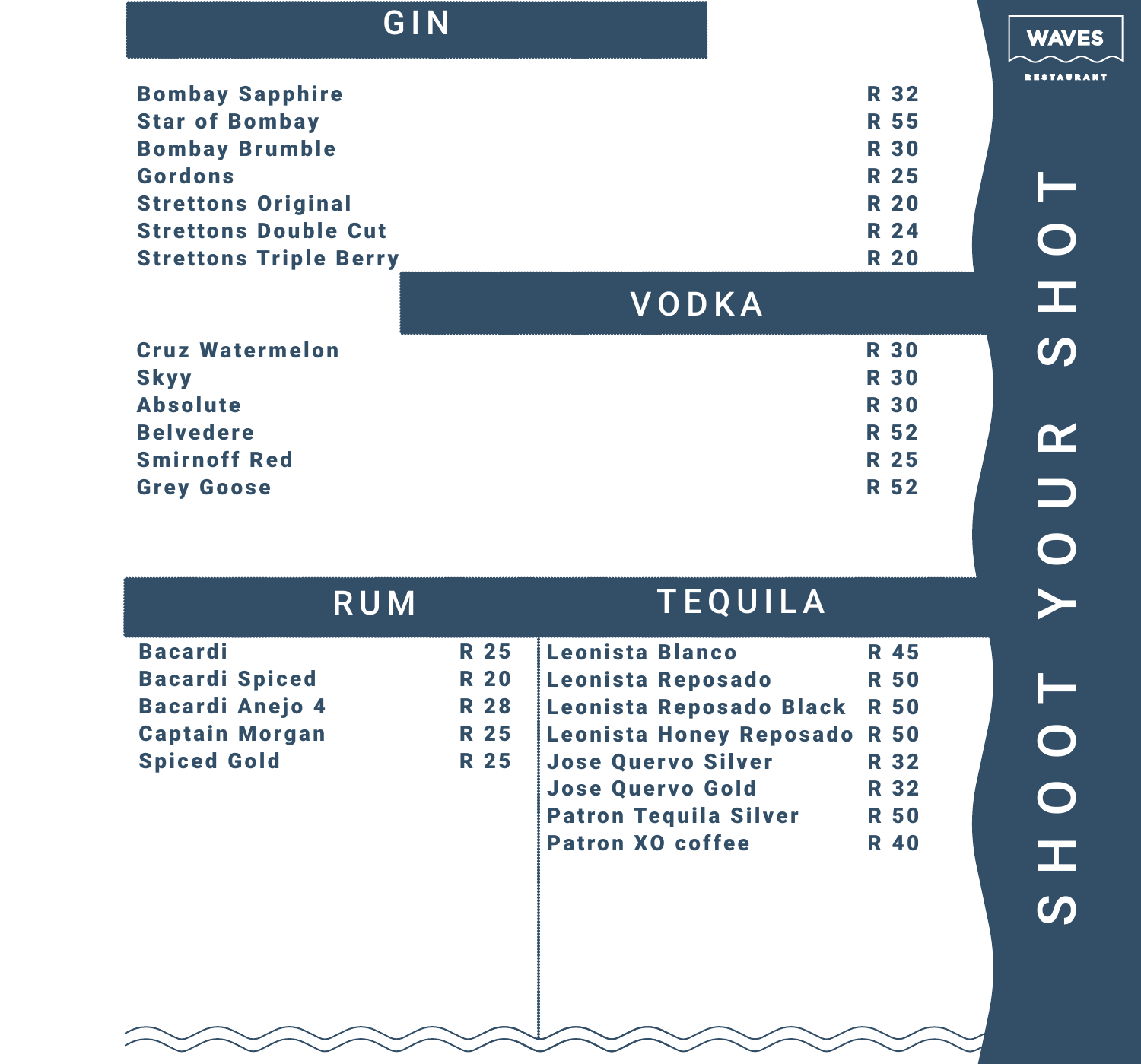| <b>WAVES</b>          | <b>BRANDY</b>                                                                                                                             |                                                                                        | COGNAC                                                           |                                           |
|-----------------------|-------------------------------------------------------------------------------------------------------------------------------------------|----------------------------------------------------------------------------------------|------------------------------------------------------------------|-------------------------------------------|
| <b>RESTAURANT</b>     | <b>Klipdrift</b><br><b>Klipdrift Premium</b><br><b>KWV 3-year-Old</b><br><b>KWV 5-year-Old</b><br><b>KWV 10-year-Old</b><br><b>KWV XO</b> | <b>R</b> 22<br><b>R</b> 25<br><b>R 20</b><br><b>R</b> 25<br><b>R</b> 32<br><b>R 80</b> | <b>Hennessy VS</b><br><b>Hennessy VSOP</b><br><b>Remy Martin</b> | <b>R 55</b><br><b>R</b> 85<br><b>R 80</b> |
| $\bigcirc$            | WHISKEY                                                                                                                                   |                                                                                        | <b>LIQUERS</b>                                                   |                                           |
| œ                     | <b>Bains</b>                                                                                                                              | <b>R 30</b>                                                                            | <b>Amaretto Dissaranno</b>                                       | <b>R 36</b>                               |
|                       | <b>Bells</b>                                                                                                                              | <b>R</b> 25                                                                            | <b>Amarula Cream</b>                                             | <b>R 20</b>                               |
| $\boldsymbol{\omega}$ | <b>Chivas Regal 12 years old</b>                                                                                                          | <b>R</b> 42                                                                            | <b>Baileys Irish Cream</b>                                       | <b>R</b> 25                               |
|                       | <b>Famous Grouse</b>                                                                                                                      | <b>R</b> 25                                                                            | <b>Cointreau</b>                                                 | <b>R 37</b>                               |
| $\alpha$              | <b>Glenfiddich 12 years old</b>                                                                                                           | <b>R</b> 54                                                                            | <b>Creme de Menthe</b>                                           | <b>R 20</b>                               |
|                       | <b>Glenlivet 12 years old</b>                                                                                                             | <b>R 60</b>                                                                            | <b>Drambuie</b>                                                  | <b>R</b> 40                               |
|                       | Glenmorangie 10 years old                                                                                                                 | R 65                                                                                   | <b>Frangelico</b>                                                | <b>R 30</b>                               |
|                       | J & B<br><b>Jack Daniels</b>                                                                                                              | <b>R</b> 25<br><b>R</b> 35                                                             | <b>Grand Marnier</b><br>Kahlua                                   | <b>R</b> 64<br><b>R</b> 27                |
|                       | <b>Jamesons</b>                                                                                                                           | <b>R</b> 38                                                                            | <b>Malibu</b>                                                    | <b>R 20</b>                               |
| UOY                   | <b>Jamesons Select</b>                                                                                                                    | <b>R</b> 47                                                                            | <b>Sambuca Black</b>                                             | <b>R</b> 25                               |
|                       | <b>Jamesons 18 years old</b>                                                                                                              | R 160                                                                                  | <b>Sambuca White</b>                                             | R 25                                      |
|                       | <b>Johnnie Walker Red Label</b>                                                                                                           | <b>R 28</b>                                                                            | <b>Southern Comfort</b>                                          | <b>R</b> 23                               |
|                       | <b>Johnnie Walker Black Label</b>                                                                                                         | <b>R</b> 42                                                                            | <b>Tia Maria Coffee</b>                                          | <b>R</b> 34                               |
|                       | Oban                                                                                                                                      |                                                                                        | R 115 Cape Velvet                                                | R 25                                      |
|                       | Talisker 10 years old                                                                                                                     | R 77                                                                                   | Jagermeister                                                     | <b>R</b> 28                               |
|                       | <b>Tullamore Dew</b>                                                                                                                      | <b>R</b> 35                                                                            | Lovoka Caramel Vodka                                             | <b>R</b> 25                               |
|                       |                                                                                                                                           | <b>CORDIALS</b>                                                                        |                                                                  |                                           |
| œ                     |                                                                                                                                           | (sold in 25ml shots)                                                                   |                                                                  |                                           |
| $\boldsymbol{\omega}$ | <b>Kola Tonic</b>                                                                                                                         |                                                                                        |                                                                  | <b>R</b> 6                                |
|                       | Lime                                                                                                                                      |                                                                                        |                                                                  | <b>R</b> 6                                |

Lime R 6 **Passion Fruit** R 6 Grenedine R 6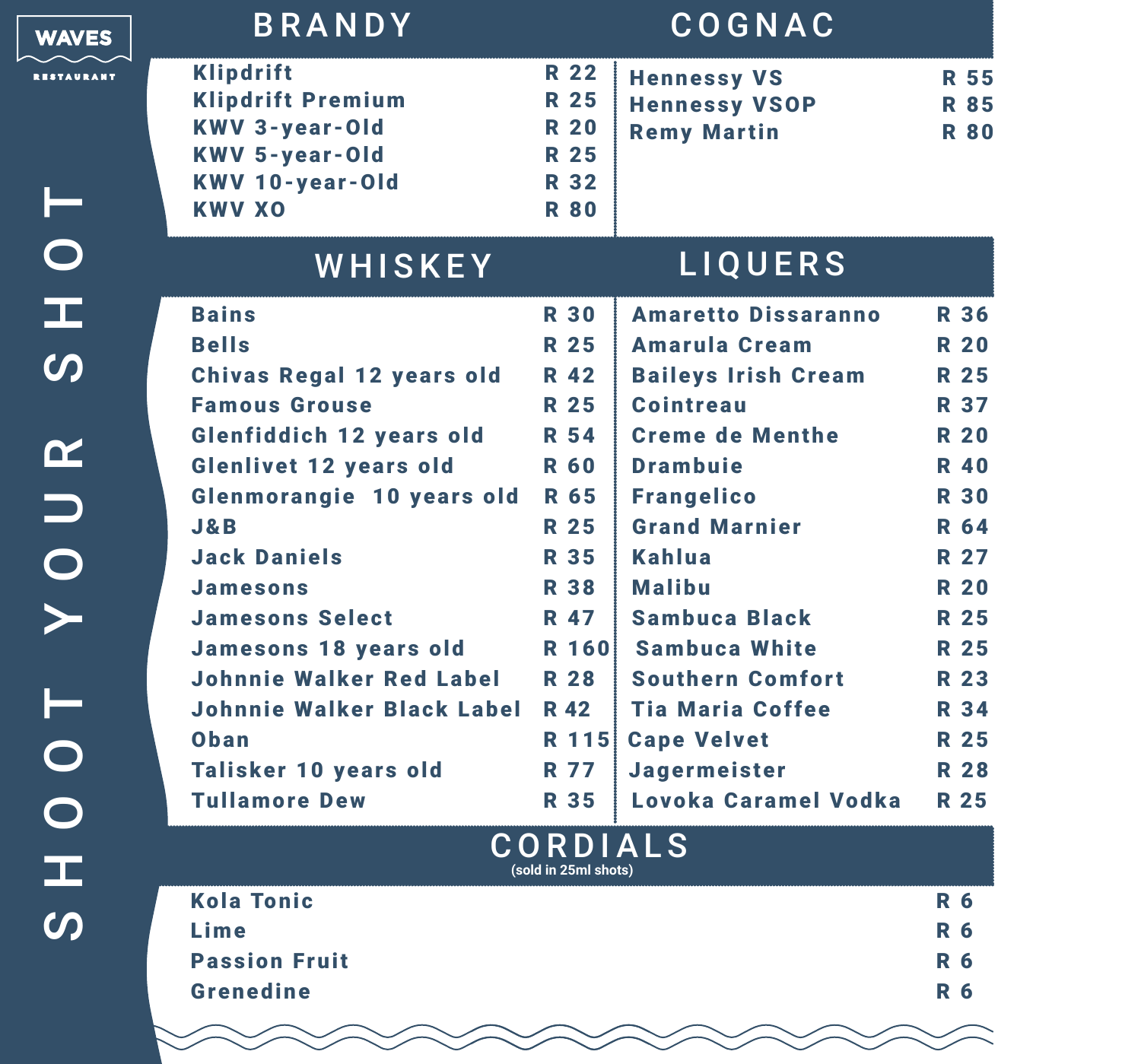## CHAMPAGNE

Delightful effervescence, deep red sparkling Rosé with aromas of strawberry & blackcurrant. A final liqueur de dosage addition of 100%

white flowers and a distinct mineral note



 $\mathbf{r}$ 

# $\boldsymbol{\mathcal{O}}$ B U B B LY B U B B L E SШ m <u>က</u>  $\Box$ m  $\geq$  $\mathbf{\Omega}$  $\mathbf{C}$  $\Box$ m

| Rich and delicate palate, with a follow through of fruit intensity from the nose<br>Pairs a dream with sushi, oysters and white meats                                 |          |              |
|-----------------------------------------------------------------------------------------------------------------------------------------------------------------------|----------|--------------|
|                                                                                                                                                                       | PROSECCO |              |
| <b>Martini Prosecco</b><br>A fresh scent of flowers and fruits with notes of apple, pear, banana and thyme                                                            |          | R 475        |
| <b>Prosecco Valdobbiadene Extra Dry DOCG</b><br>Light yellow colour. Pleasant notes of golden apples & acacia<br>Slightly soft, harmonious and balanced, good acidity | R 130    | <b>R 520</b> |
| <b>Prosecco Col Sandago Brut Rose DOCG</b><br>Full, fruity and floral aromas, with clear notes of wild strawberry and rose petals                                     |          | <b>R</b> 640 |

Belaire Luc Belaire Rose **R1** 150

Moët & Chandon R1 950

Syrah adds a fruity nuance, resulting in a perfect harmony of aroma, taste, body, and finish

Bouquet alive with aromas of citrus fruit, green apple, blond notes (nuts, cereal and brioche),

Iconic Champagne, possessing a stylish golden straw colour with flashes of green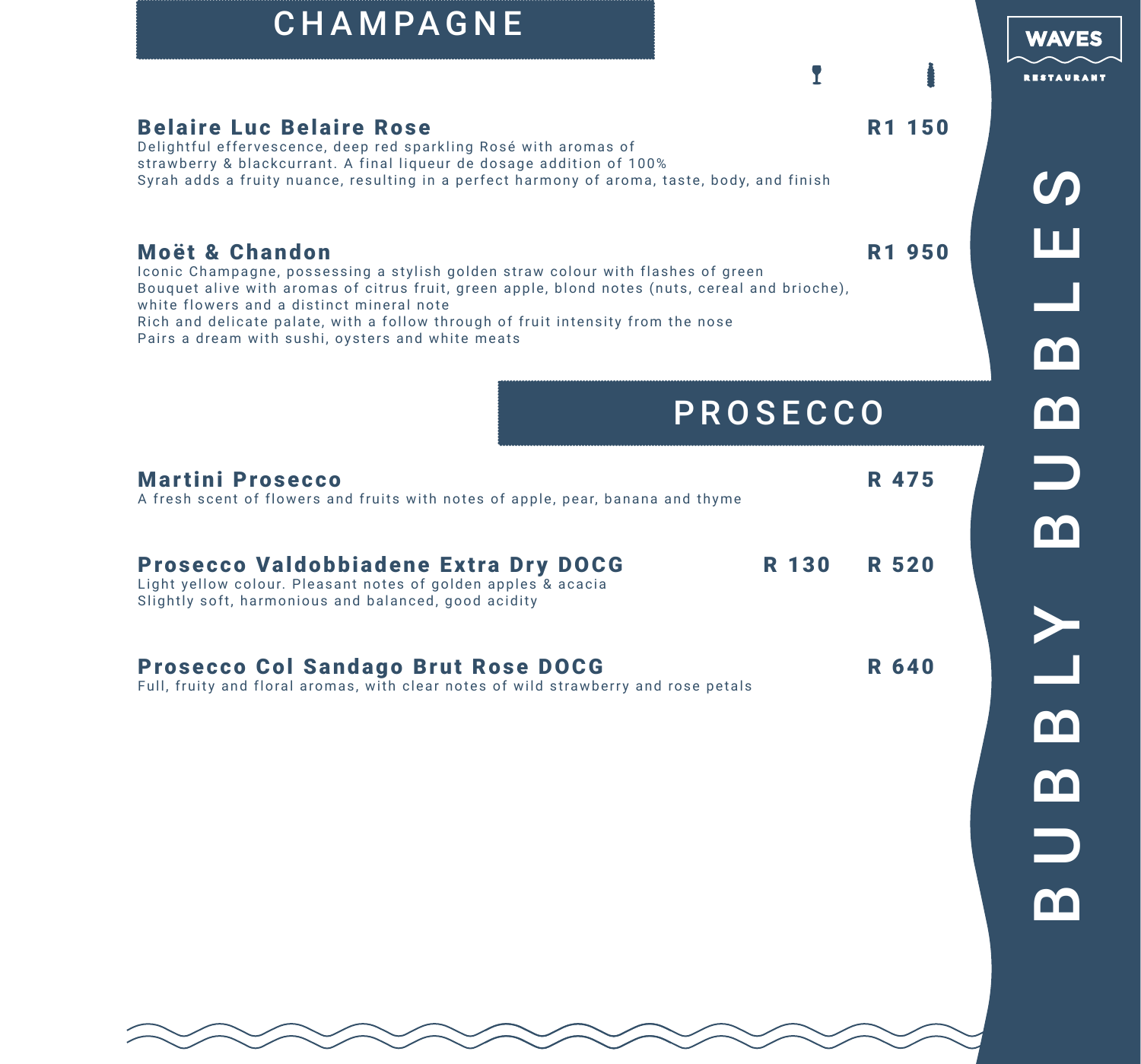

## METHOD CAP CLASSIQUE

| <b>L'Ormarins Brut NV</b><br>Elegant, fresh and lively rich in minerality with hints of brioche. Crisp natural acidity<br>on the palate, rounded with creamy texture and a long pleasant finish<br>An exquisite Methode Cap Classique!         | <b>R</b> 98 | <b>R390</b>  |
|------------------------------------------------------------------------------------------------------------------------------------------------------------------------------------------------------------------------------------------------|-------------|--------------|
| <b>Simonsig Kaapse Vonkel</b><br>A biscuit and lemon-zest profile and rich mousse confirms class and appeal<br>58 % Pinot Noir, 39% Chardonnay and 3% Pinot Meunier                                                                            |             | R 455        |
| <b>Simonsig Brut Rose</b><br>Rosy salmon pink colour, sensory adventure filled with fresh red berry pockets &<br>hints of candyfloss                                                                                                           |             | R 455        |
| <b>Graham Beck Brut Rose NV</b><br>Unique pale silver-pink hue. Aromas of raspberries, cherries and whiffs of minerality<br>Lively mousse, fine on the palate finished off with subtle red berry<br>flavours and bright acidity sparkling wine |             | <b>R 520</b> |
| <b>Krone Borealis Vintage Cuvee Brut</b><br>Fresh and fizzy on the palate with a fruit explosion. Rounded fruit palate<br>with a longer refreshing linger. Perfect for a hot summer's day at the beach                                         |             | R 485        |
| <b>Steenberg Sauvignon Blanc Sparkling Brut NV</b><br>A light and smooth yet with a zippy acidity to lift the tropical flavours of pineapple,<br>pear and guava                                                                                |             | <b>R380</b>  |
| Van Loveren Papillon Non Alcoholic Sparkling<br>A delightful sparkling white with festive flavours of sun-kissed grapes                                                                                                                        |             | R 180        |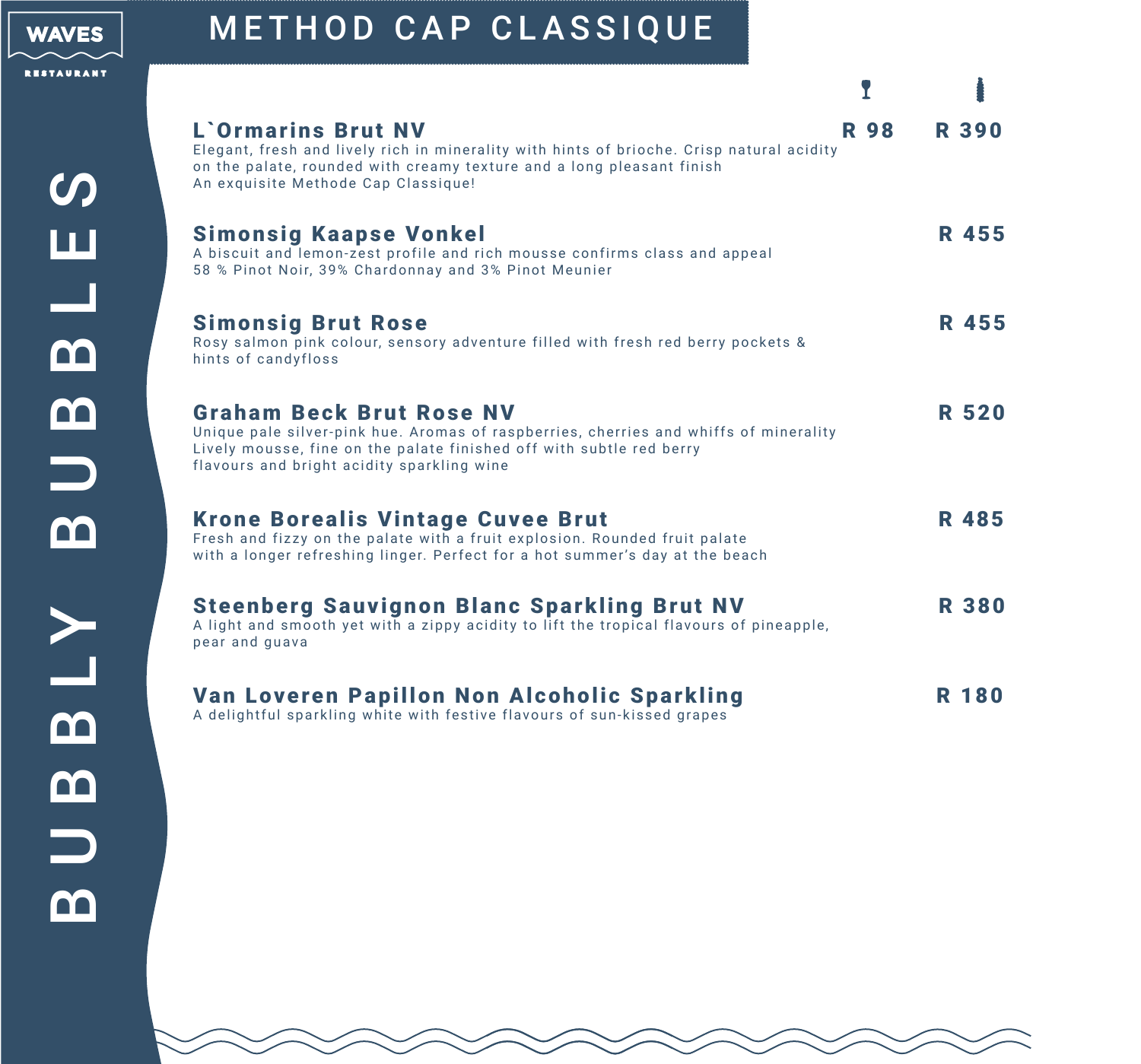| <b>WHITE BLEND</b>                                                                                                                                                                                               |                      |
|------------------------------------------------------------------------------------------------------------------------------------------------------------------------------------------------------------------|----------------------|
| R 55<br><b>Buitenverwachting Buiten Blanc</b><br>(85%) Sauvignon Blanc and (15%) Chenin Blanc blend.<br>Pleasant harmonious complexity with grassy nose and fruity hints of fig                                  | T<br>R 195           |
| <b>The Wolftrap</b><br>The flavour is concentrated and balanced, with flavours of yellow apple, molasses,<br>papaya, poached pear, dragon fruit, and lime                                                        | R 175                |
| SAUVIGNON BLANC                                                                                                                                                                                                  |                      |
| <b>Seven Sisters</b><br>Fresh, youthful and inviting. This wine is a full-bodied wine with powerful<br>varietal flavours of bell pepper, green apple and freshly cut grass                                       | <b>R</b> 55<br>R 185 |
| <b>Meerendal Moments</b><br>This Sauvignon Blanc shows a crisp and refreshing after taste with a delightfully<br>rich mouth feel. It has tropical aromas of lemon grass, green pepper,<br>and fynbos on the nose | <b>R</b> 190         |
| R 55<br><b>Spier Signature</b><br>Intense aromas of gooseberries, passion fruit and green fig, with green bell<br>pepper undertones. The palate is fresh and mouth-watering with a well-balanced acidity         | R 210                |
| <b>First Sighting</b><br>Expressive tropical and citrus fruit on the nose. Full yet fresh on the palate with<br>typical notes of buchu and minerality                                                            | R 235                |
| <b>Fryer's Cove</b><br>A vibrant mix of clean herbaceous and tangy passion fruit aromas, with wisps of intense<br>fresh seaweed and gravelly crunch in the background. The palate shows a full lingering         | R 285                |

fresh seaweed and gravelly crunch in the background. The palate shows a full lingering powerful combination of ripe citrus, stone fruit and lemon grass

**WAVES**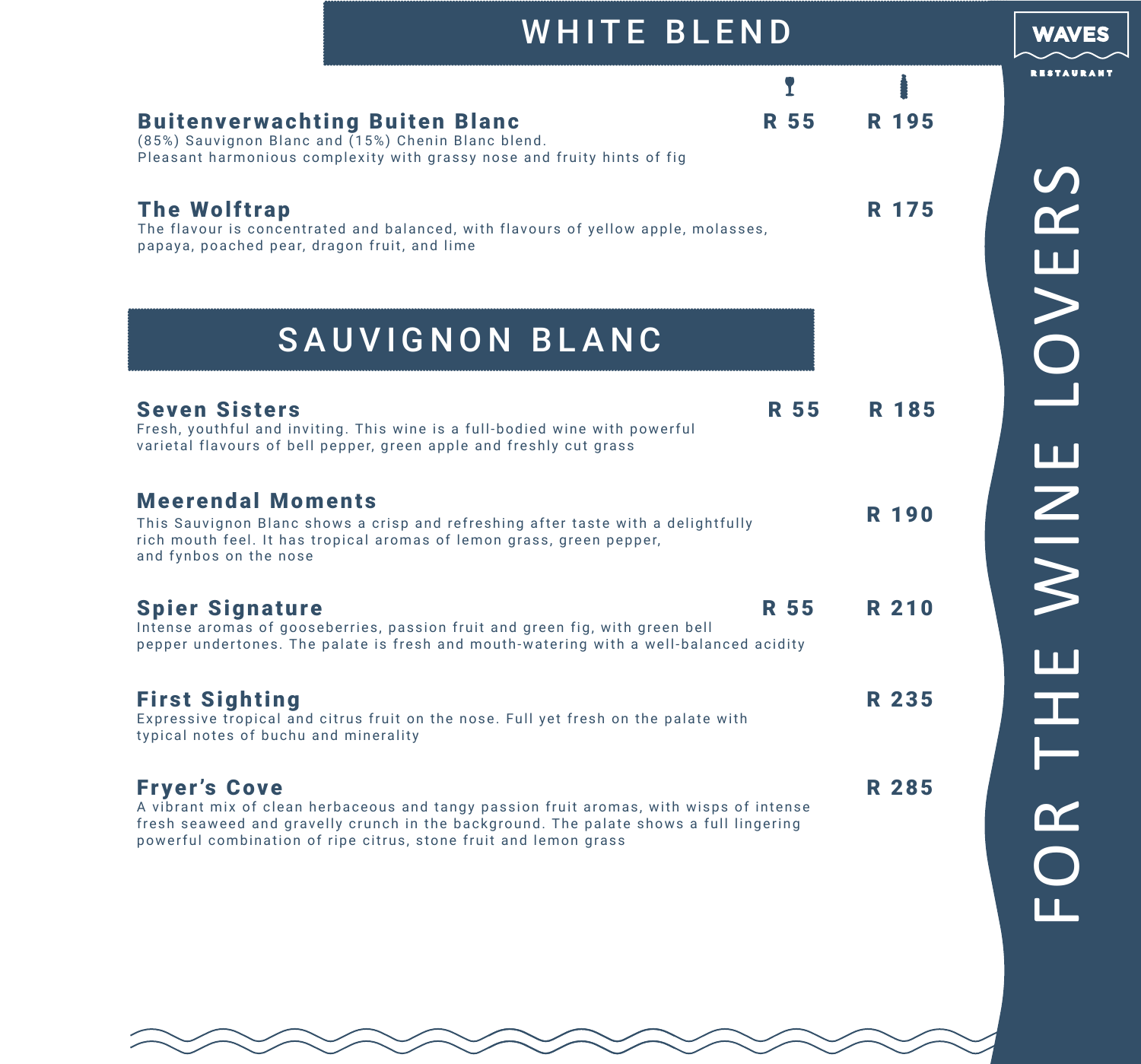

FOR THE WINE LOVERS

FOR

THE WINE LOVERS

| <b>Kaapzicht</b><br>Ripe quince, pineapple and stone fruit and savoury undertones<br>Lightly textured palate, hints of sweetness and balancing crunchy acid finish                          |             | R 215 |
|---------------------------------------------------------------------------------------------------------------------------------------------------------------------------------------------|-------------|-------|
| <b>Saxenburg Guinea Fowl</b><br>Stone fruit aromas with hints of pineapple & apple flavours on the nose<br>Vibrant fruit follow & lengthy mid-palate weight giving a lingering fruit finish |             | R 230 |
| <b>Spier Signature</b><br>Crisp and fruity with green guava, pear, apple and hints of litchi on the nose<br>A well-balanced palate and a strong finish                                      | <b>R</b> 55 | R 185 |

### **CHARDONNAY**

### **WOODED**

| <b>Durbanville Hills</b><br>Mouth-filling with a well-balanced acidity. The aromas of fresh orange and<br>apricots lingers on the aftertaste ending with a sweet sensation                                                      | <b>R 60</b> | <b>R 200</b> |
|---------------------------------------------------------------------------------------------------------------------------------------------------------------------------------------------------------------------------------|-------------|--------------|
| <b>Brutus Family Reserve</b><br>Grape fruit, lime, yellow apple, pear and hints of vanilla and butterscotch on the nose<br>Creamy palate with layered fruit, pleasant acidity and good balance                                  | <b>R</b> 55 | R 210        |
| UNWOODED                                                                                                                                                                                                                        |             |              |
| <b>Spier Signature</b><br>Grape fruit, lime, yellow apple, pear and hints of vanilla and butterscotch on the nose<br>Creamy palate with layered fruit, pleasant acidity and good balance                                        | R 55        | R 210        |
| <b>Seven Sisters</b><br>Lime and orange peel and apple blossom fragrance aromas<br>Pineapple, apple and lemony freshness on the palate and subtle wet stone salinity<br>Gently textured mouthfeel with a lingering fresh finish |             | <b>R 260</b> |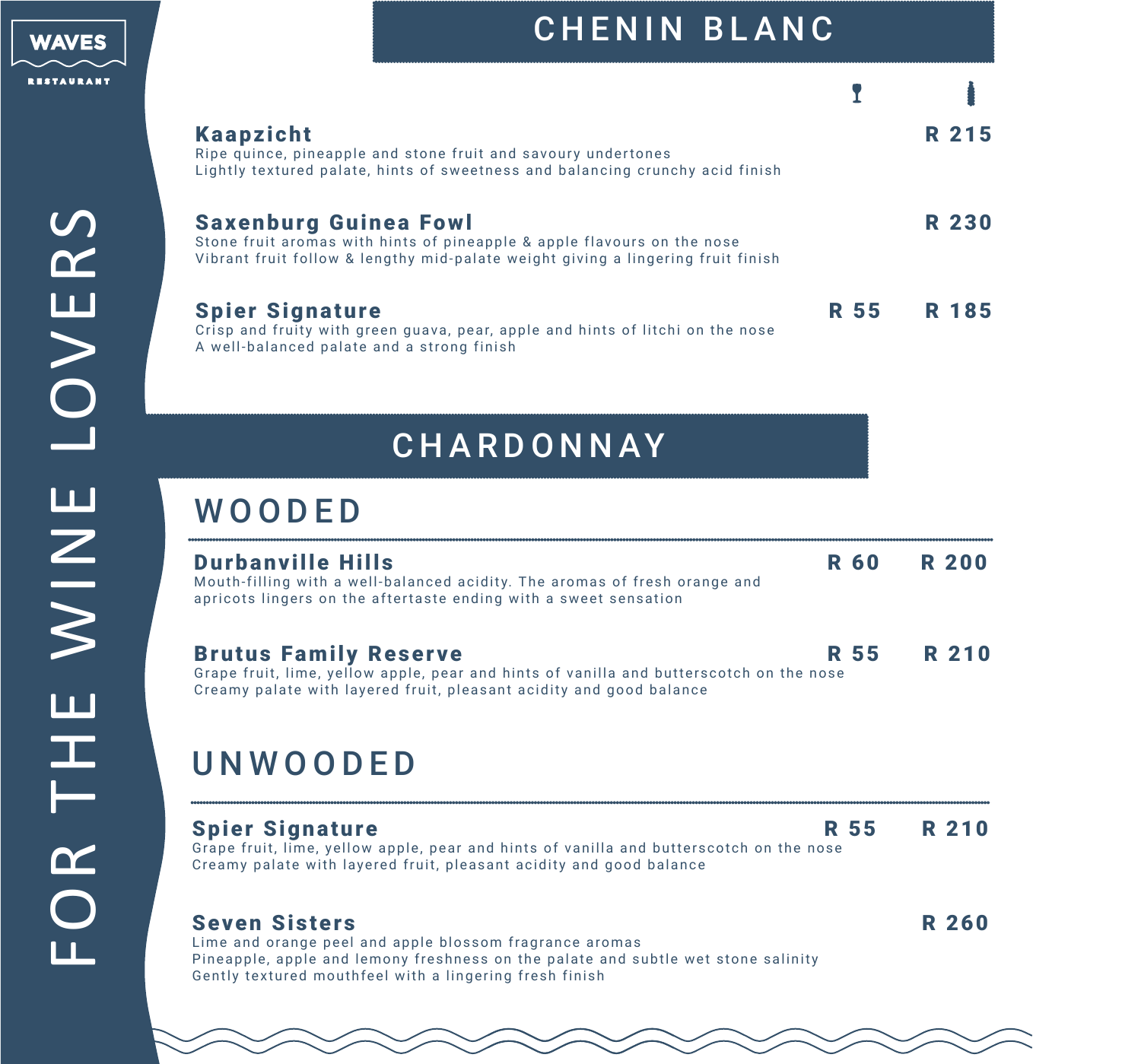| <b>Paul Cluver</b><br>Aromas of fresh green apple, apple blossom, beeswax and fynbos honey notes<br>Crisp and clean palate, almost lemon sorbet like.<br>Regarded as restrained and showcasing typical Riesling 'nervousness' |      | <b>R 295</b> |
|-------------------------------------------------------------------------------------------------------------------------------------------------------------------------------------------------------------------------------|------|--------------|
| <b>ROSE &amp; BLUSH</b>                                                                                                                                                                                                       |      |              |
| <b>Glen Carlo Rose</b><br>Opulent bouquet of raspberry, tropical fruits and citrus. Refreshing and vibrant red berry<br>flavours rose petal undertones and a crisp mouth-feel                                                 |      | <b>R 300</b> |
| <b>Spier Signature Chardonnay Pinot Noir</b><br>This salmon-coloured summertime sipper is elegant, unpretentious and<br>beautifully balanced, marrying strawberry and apple flavours with a crisp finish                      | R 55 | <b>R 200</b> |
| <b>Merendal Moments</b><br>Aromas of strawberries and yellow apple, with a crisp fruit finish                                                                                                                                 |      | <b>R</b> 190 |
| <b>Fryer's Cove Doringbay Pinot Noir Rose</b>                                                                                                                                                                                 | 75   | R 285        |

RIESLING

It screams at you! "Sexy gorgeous colour, fresh, crisp, Strawberries, gentle Raspberries, dry moreish elegance

FOR THE WINE LOVERS FOR THE WINE LOVERS

**WAVES**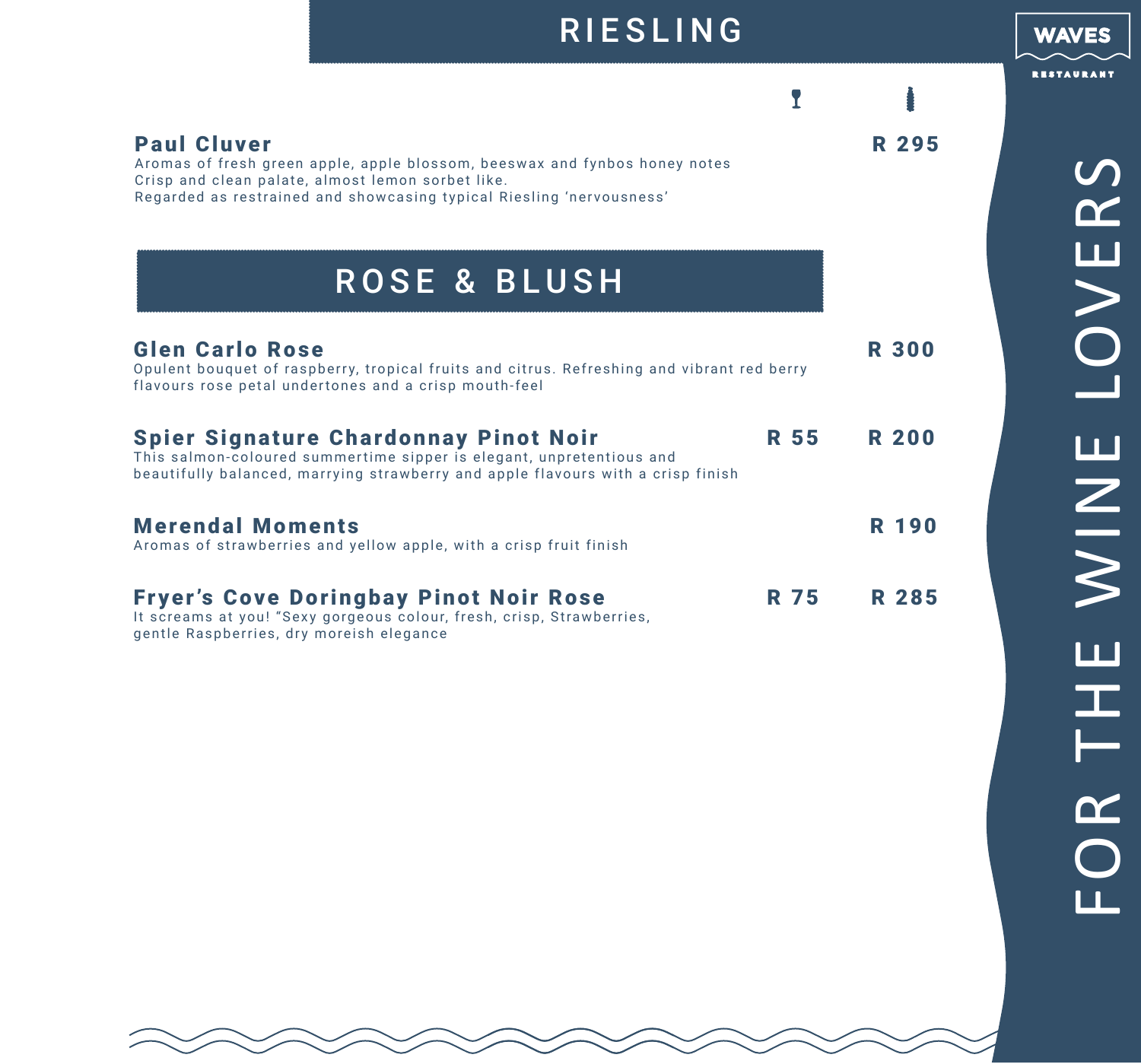

#### RED WINE

| <b>Spier Signature Cab Sauvignon/Merlot/Shiraz</b><br>Raspberry, plum aromas with hints of vanilla spice<br>A well-structured palate with soft tannins and luscious fruit                                                                 | <b>R 60</b> | R 235        |
|-------------------------------------------------------------------------------------------------------------------------------------------------------------------------------------------------------------------------------------------|-------------|--------------|
| Allesverloren Shiraz/Tinta Barocca<br>Blackberry, sweet dark fruit on the palate with hints of cloves and aniseed<br>Well balanced with elegant integrated tannins<br>A smooth, long finish with lingering olive and black fruit flavours |             | <b>R 230</b> |
| <b>Jogan Brutus Reserve</b><br>Blackberry, sweet dark fruit on the palate with hints of cloves and aniseed<br>Well balanced with elegant integrated tannins<br>A smooth, long finish with lingering olive and black fruit flavours        |             | <b>R</b> 430 |
| <b>Meerendal Moments Red</b><br>Blackberry, sweet dark fruit on the palate with hints of cloves and aniseed<br>Well balanced with elegant integrated tannins<br>A smooth, long finish with lingering olive and black fruit flavours       |             | R 190        |

### MERLOT

| <b>Villiera</b><br>Aroma of wood spice and red berry fruit<br>Rich and full palate with juicy soft tannins and good acidity                                                  | <b>R70</b>  | <b>R 270</b> |
|------------------------------------------------------------------------------------------------------------------------------------------------------------------------------|-------------|--------------|
| <b>Glen Carlou</b><br>Hints of herbs and violet aromas are folded in layers of savoury and dark chocolate scent                                                              | <b>R</b> 95 | R 375        |
| <b>Nederburg Winemasters</b><br>Aromas of crushed strawberries and prunes showcasing the true character of the terroir<br>A subtle, balanced palate with a velvety mouthfeel |             | R 275        |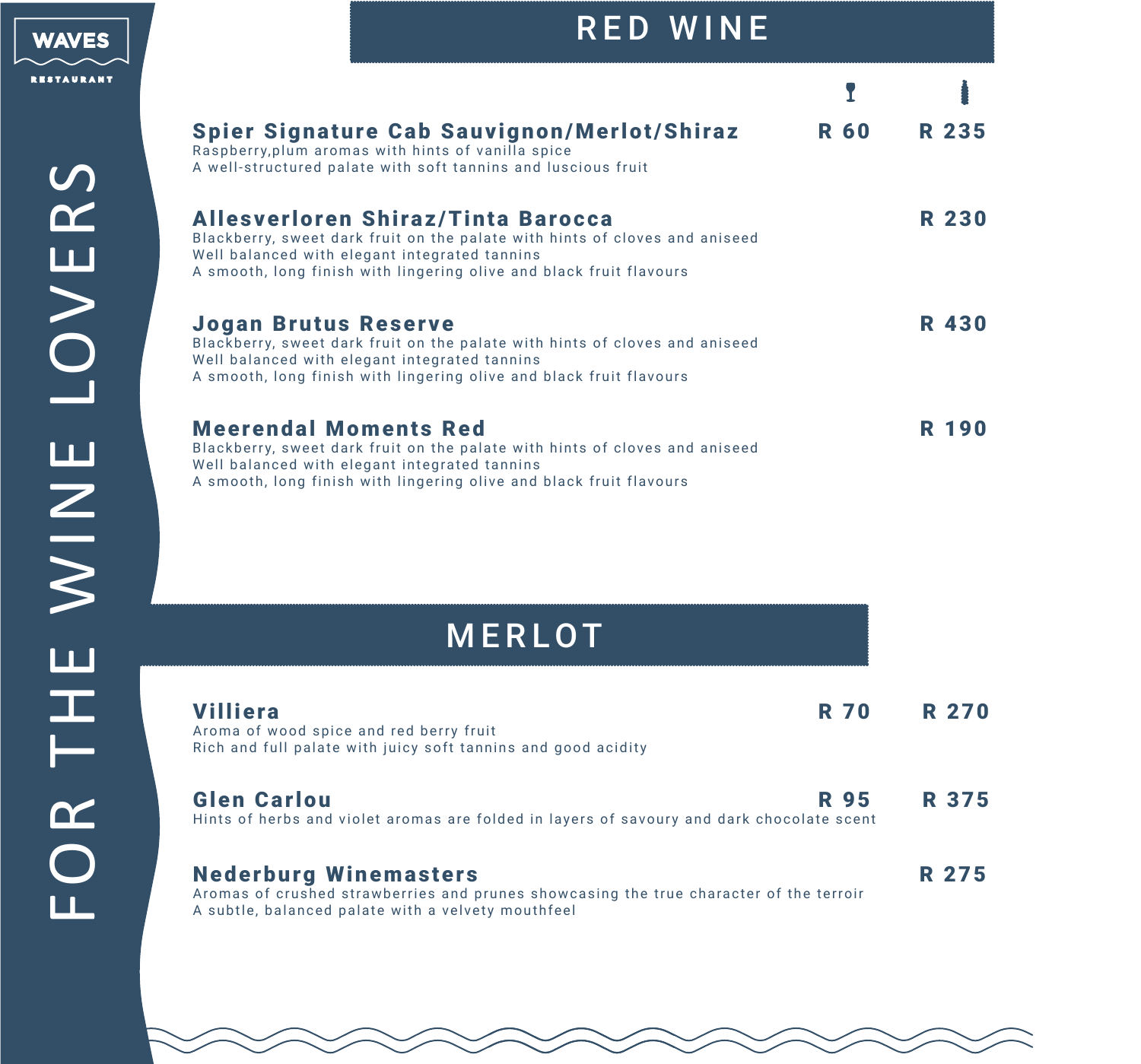| <b>CABERNET SAUVIGNON</b>                                                                                                                                                                                                                                               |              | <b>WAVES</b>         |
|-------------------------------------------------------------------------------------------------------------------------------------------------------------------------------------------------------------------------------------------------------------------------|--------------|----------------------|
| <b>Guardian Peak Frontier</b><br>Refreshing restrained cassis, cocoa and hints of fynbos. Satin smooth yet structured<br>The palate is layered, textured and beautifully integrated                                                                                     | <b>R 250</b> | <b>RESTAURAN</b>     |
| <b>Villiera</b><br><b>R 80</b><br>Cassis-infused yet with underlying savoury tones, gently oaked in a medium-body structure                                                                                                                                             | R 315        | $\blacktriangledown$ |
| PINOT NOIR<br><b>Iona Mr P Pinot Noir</b><br>Elegant, fresh cherry and red berry nose. Pure palate, lovely texture and sweet<br>cherry fruit dominate with spicy undertones. Fresh and intense lingering mouthfeel<br>PINOTAGE                                          | R 385        | U<br>O<br>O          |
| <b>R</b> 75<br><b>Bellingham Homestead</b><br>Aromas of sweet spices, plums and mulberries with hints of vanilla on the nose<br>Palate full of ripe and juicy raspberry, strawberry, black cherry flavours supported<br>by great tannin structure filled with oak spice | <b>R 290</b> | $\frac{N}{N}$        |
| <b>Simonsig</b><br>Unwooded. Deep dark plum and bramble fruit on nose and palate<br>Silky polished tannins support a succulent and ripe fruit finish                                                                                                                    | R 315        |                      |
| <b>Seven Sisters</b><br><b>R</b> 55<br>A red wine that combines the delicious flavours of ripe strawberry, banana,<br>juicy plums, and rich, red cherries                                                                                                               | <b>R</b> 190 |                      |

FOR THE WINE LOVERSHOL